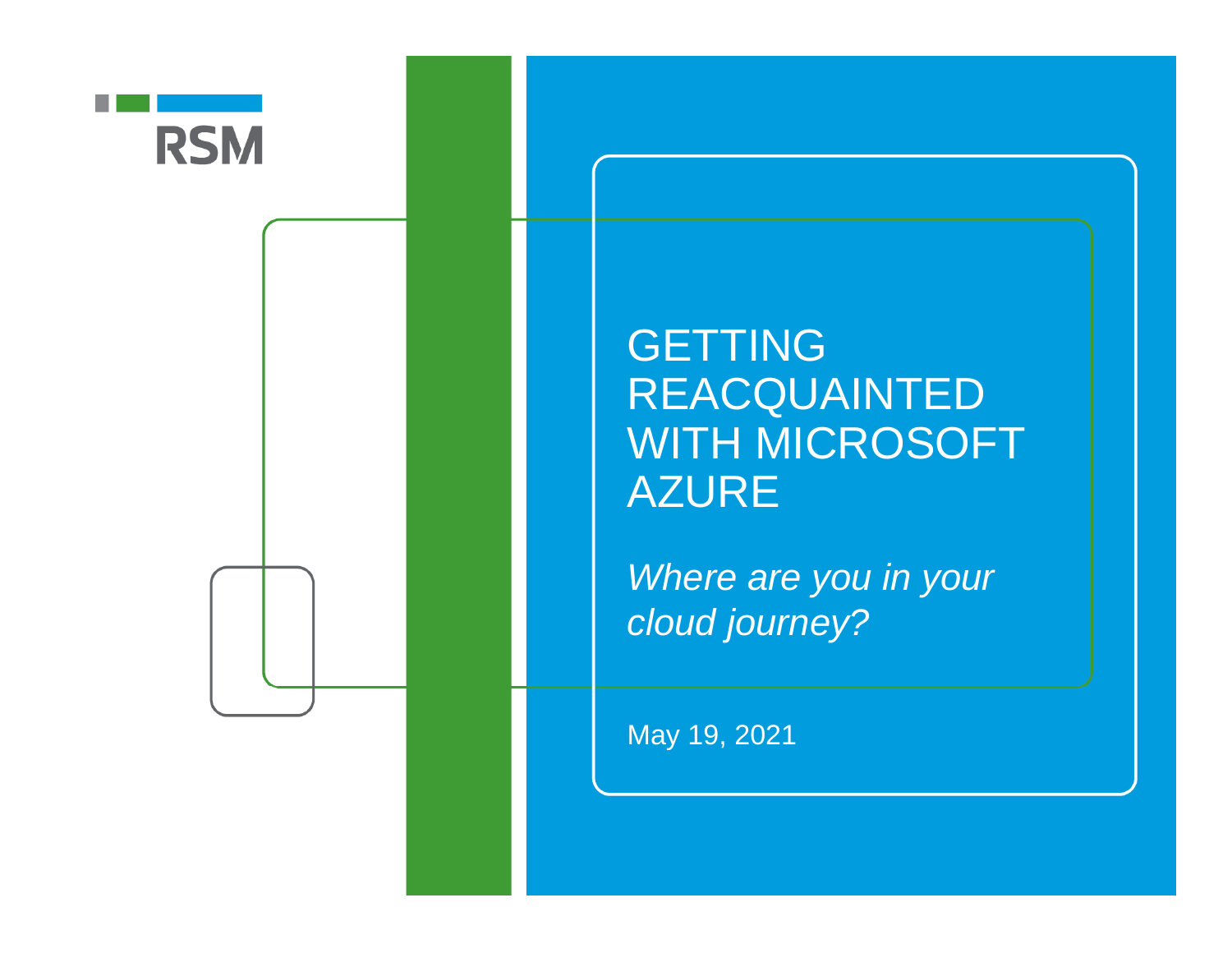#### Your presenter

#### **Lee Voigt**

#### Principal - RSM Cloud Services

Technology strategist with 30 years of experience helping clients to apply technology to solve their business issues.

Cloud practitioner with 10 years of experience helping clients utilize cloud computing to enhance and optimize their technology delivery.

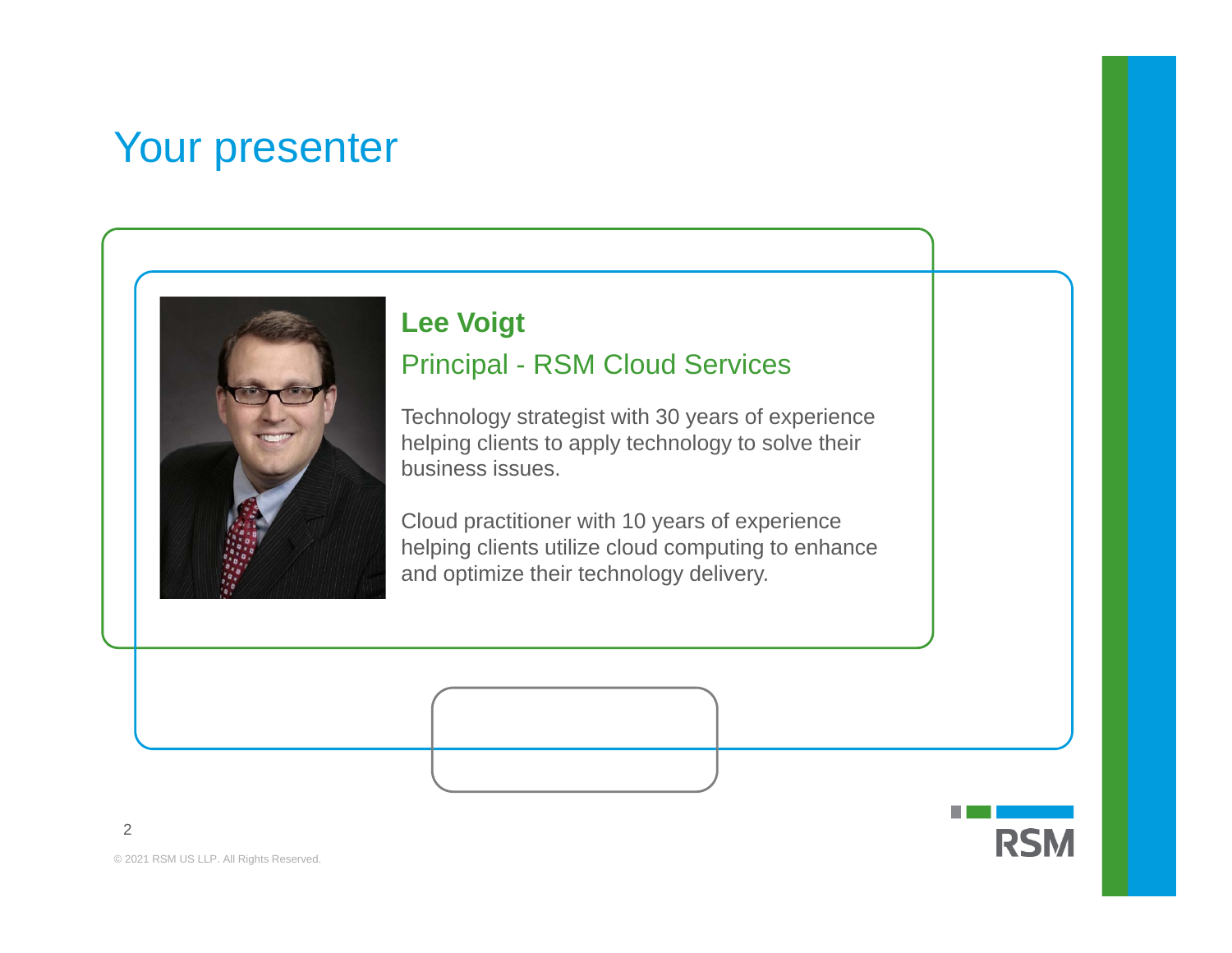### Today's objective

At the end of this session, you will:

- Bring your core Azure knowledge up to date
- Understand a framework to structure your organization's Cloud roadmap
- Reconsider your Cloud environment management and maintenance obligations
- Have an inventory of basic and transformational workloads for Cloud consideration

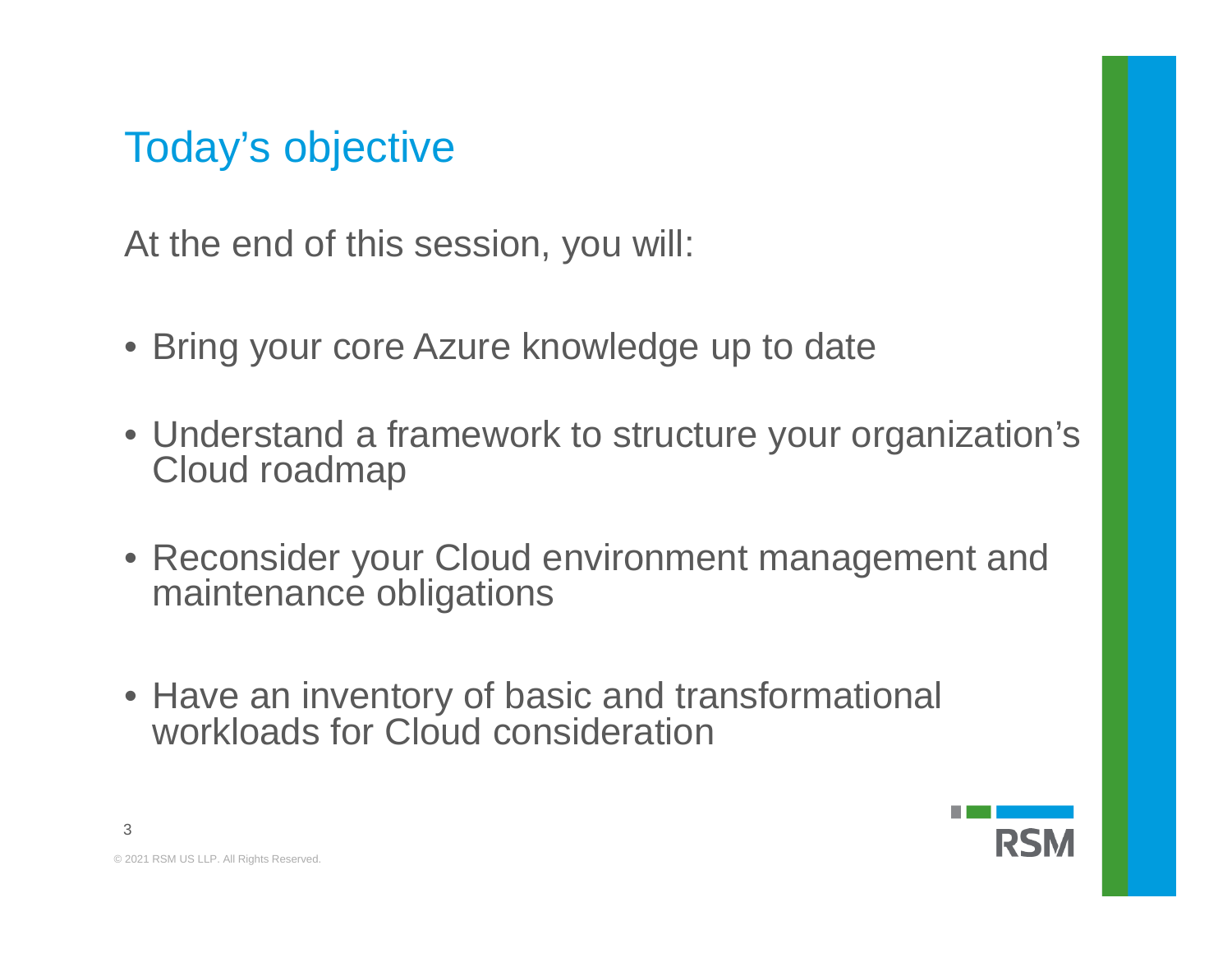#### Our agenda

- Where are you in your cloud journey?
- Reintroduction to Microsoft Azure
- Building your Cloud foundation
- Managing your Cloud assets
- Progressing to transformational workloads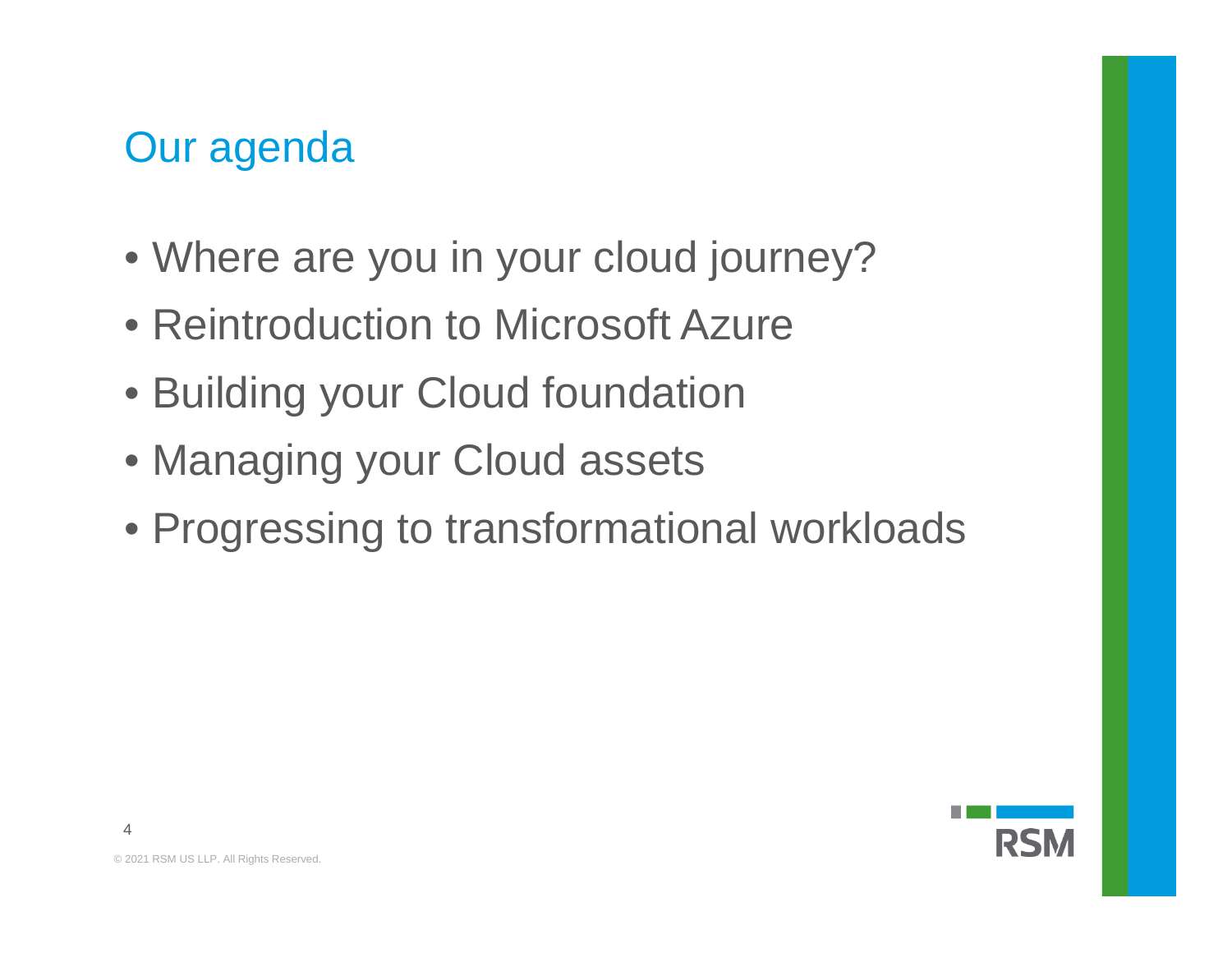

# Reintroduction to Microsoft Azure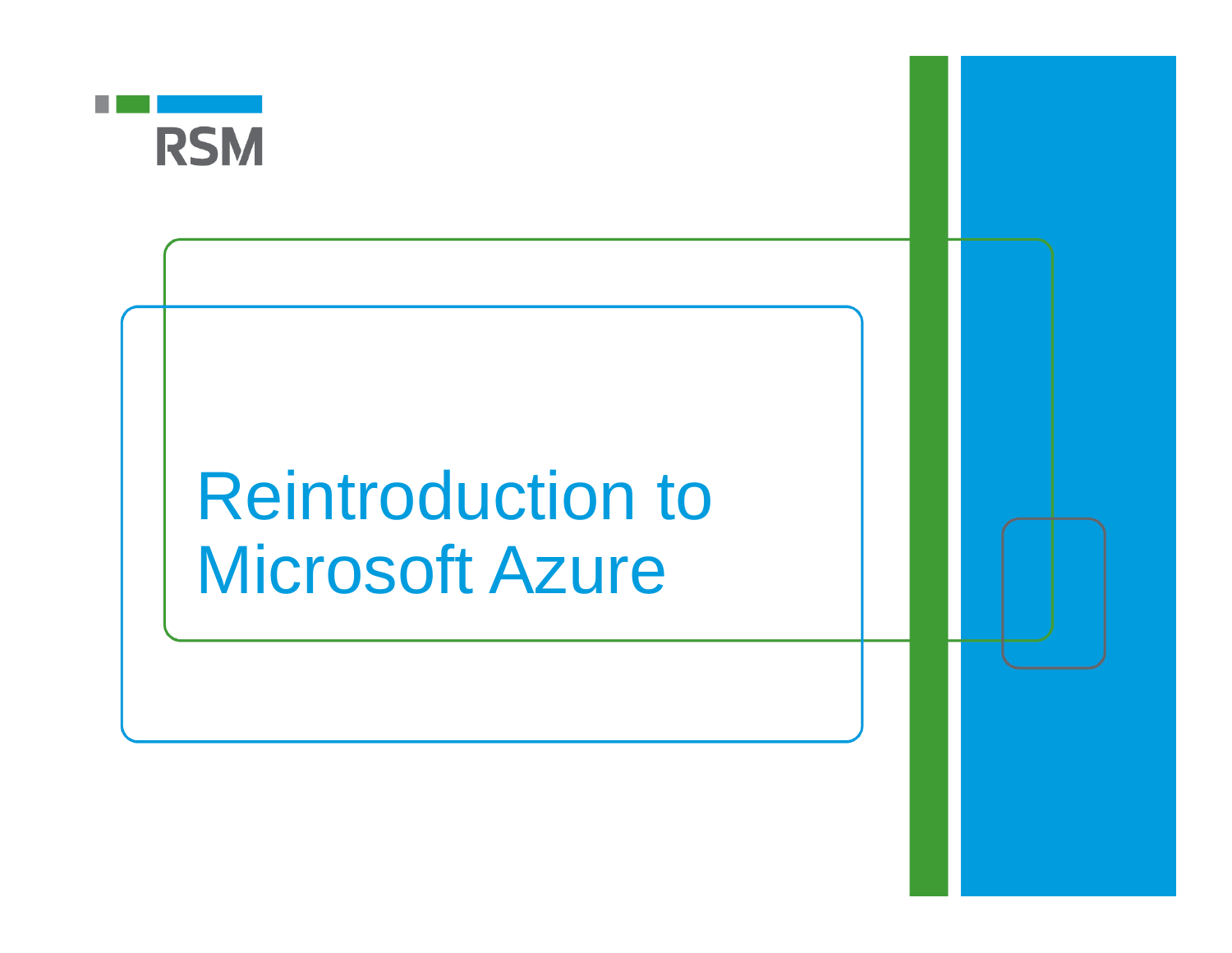The constant evolution of



- The evolution rate of the Cloud may be faster than anything else technologically over the past three decades
- Azure now includes hundreds of virtual machines and platforms with thousands of configuration options
- Expand consideration to include Microsoft's Azure hosted Office 365 and Dynamics 365 platforms as well

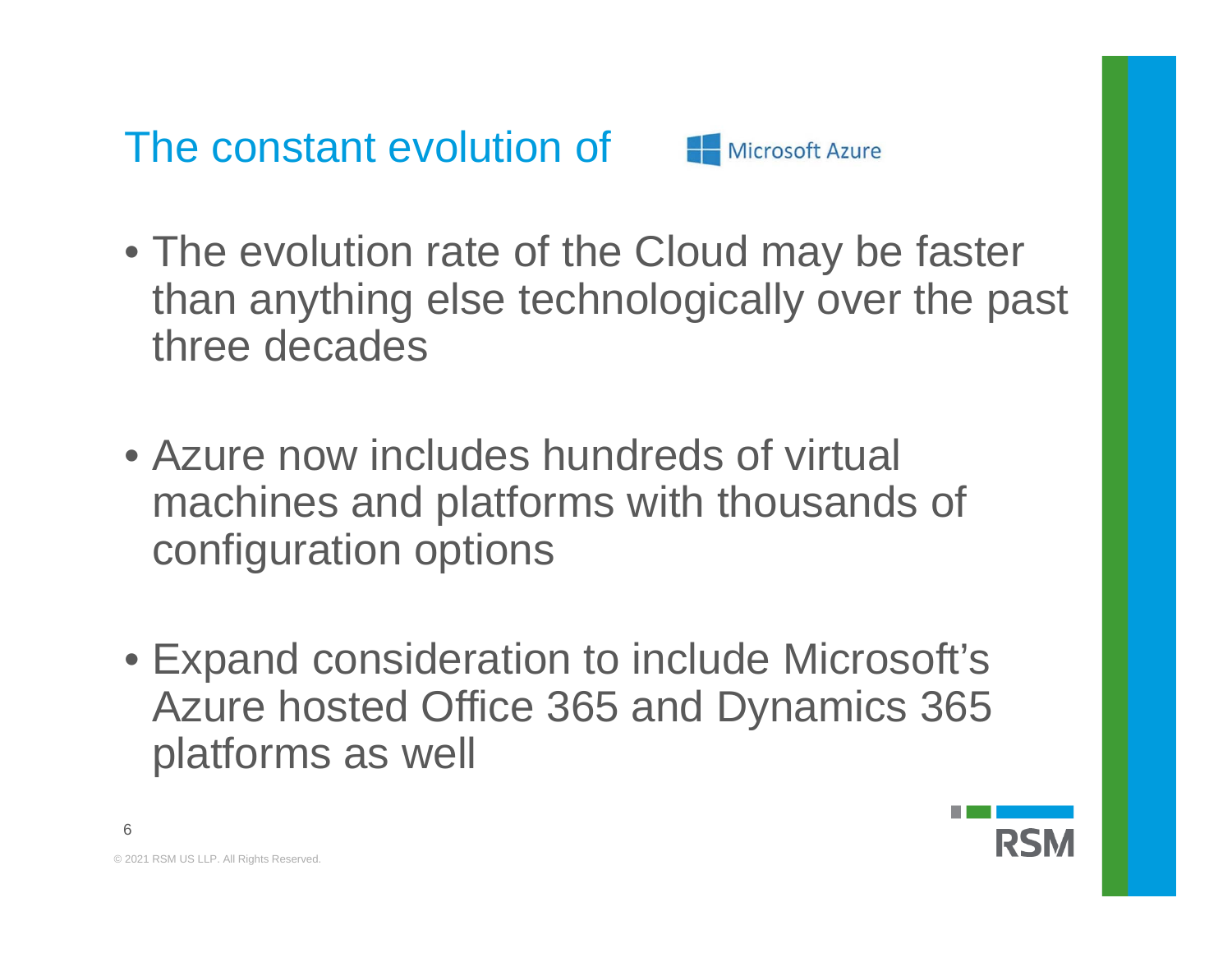#### Cloud foundations

- Extending your data center
- Networking
	- VPN Gateway
	- − Virtual Network
	- −Azure ExpressRoute
- Identity Management
	- −Azure Active Directory
	- Azure Active Directory Domain Services
	- Azure Active Directory External Identities



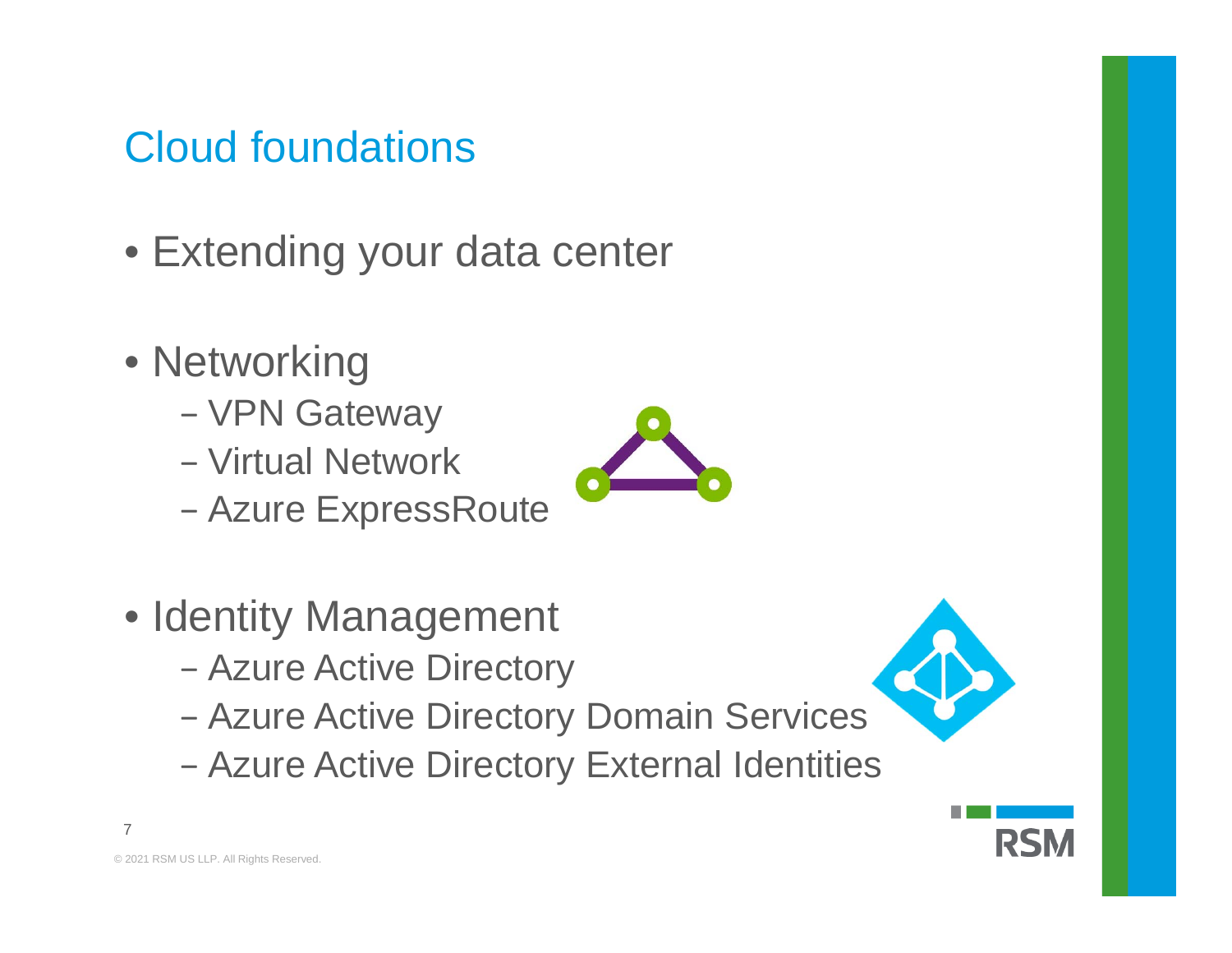#### Compute and storage

- Virtual Machines
	- − Windows or Linux
	- 46 global regions
	- −- Hundreds of CPU, RSM and storage options
		- General Purpose
		- Compute Optimized
		- Memory Optimized
		- Storage Optimized
		- High Performance
	- Variety of payment options
		- Pay as you Go
		- Reserved Instance
		- Spot Instance



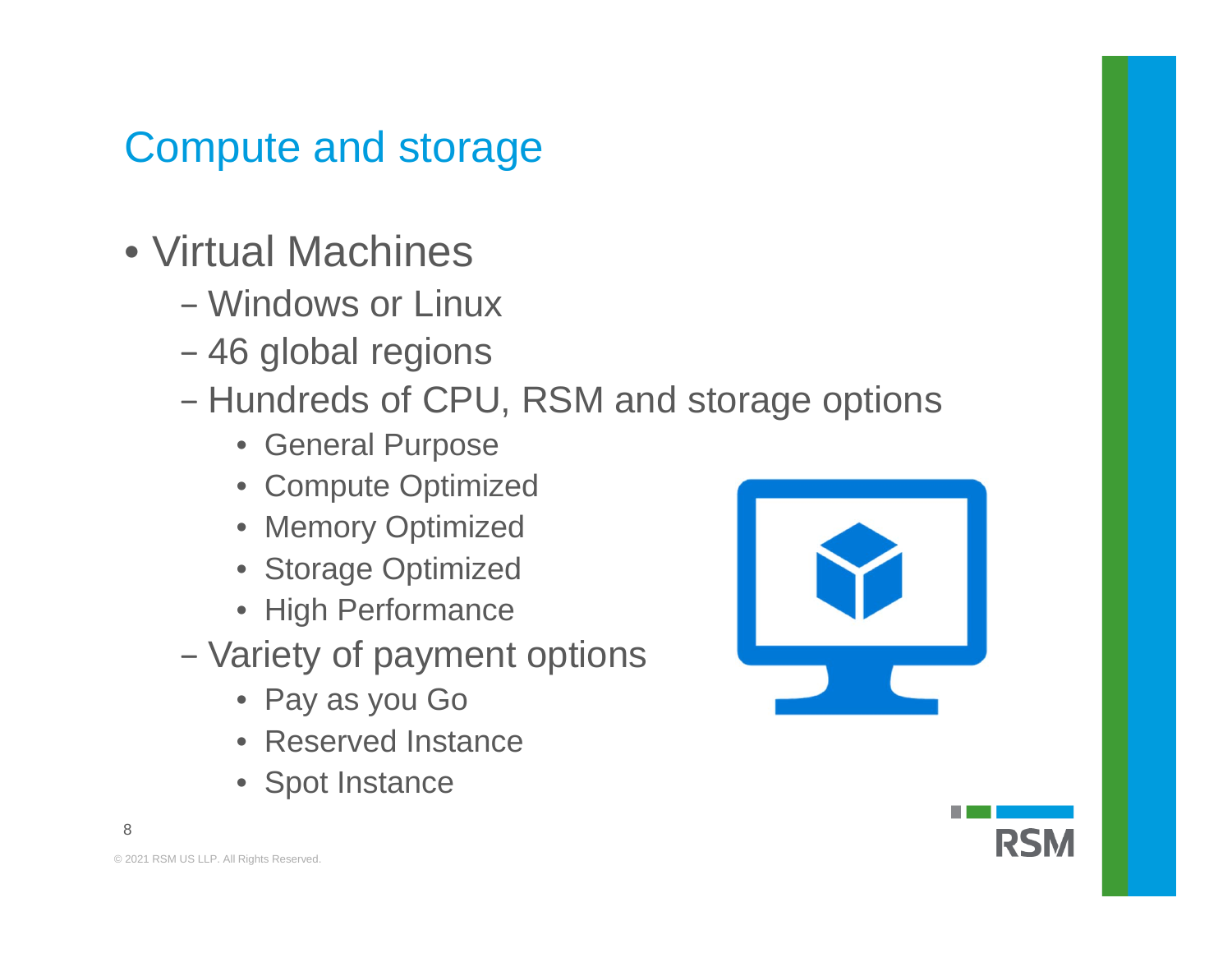#### Cloud platforms

- Windows Virtual Desktop
- Azure Databases
	- − Azure SQL
	- − Azure Cosmos DB
	- −Azure Database for MySQL
	- Azure Database for PostgreSQL
- Azure Media solutions
	- − Azure Media Services
	- Azure Content Delivery Network





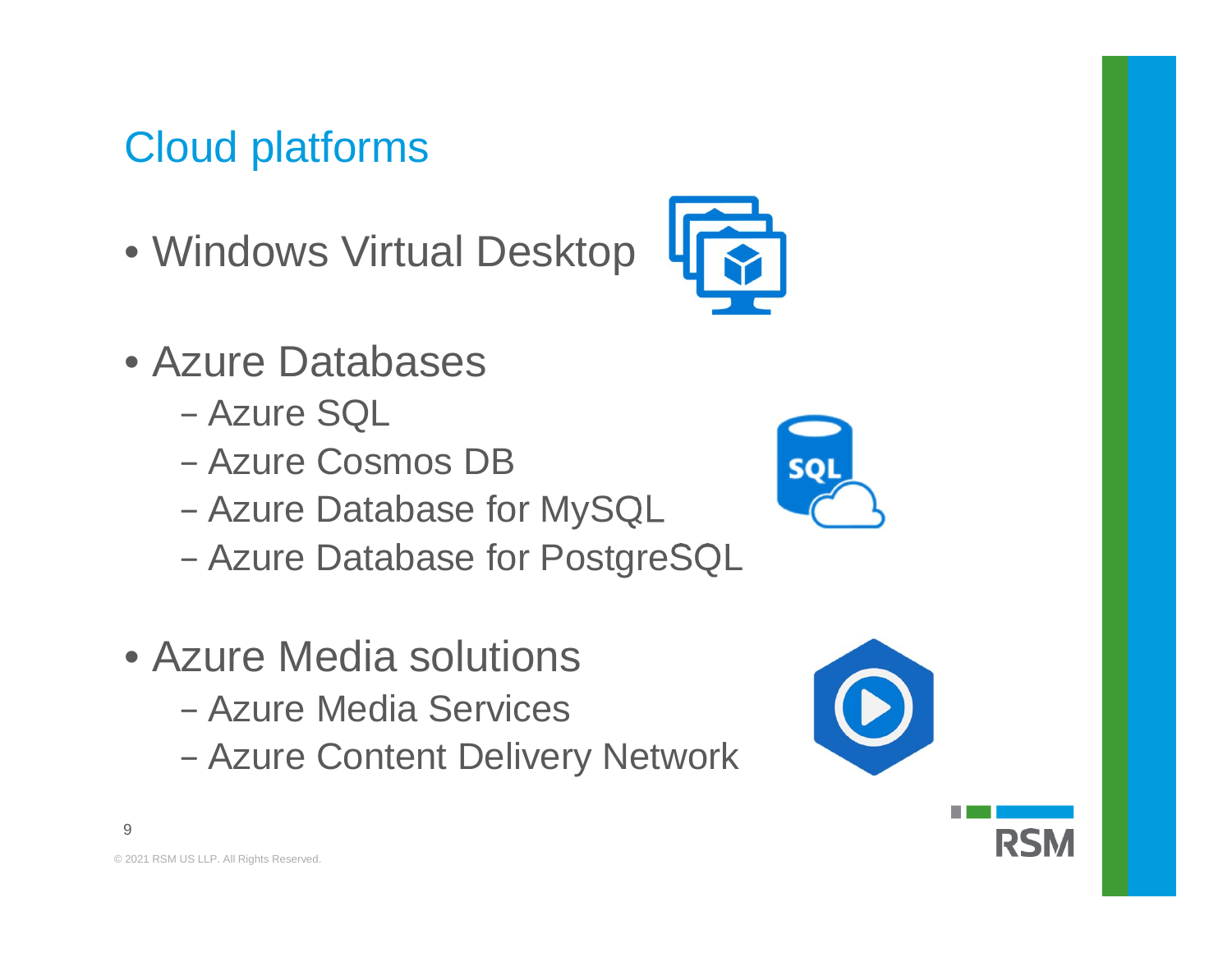#### Cloud management and governance

- A never ending stream of provided tools to manage and secure your Azure assets
	- − Azure Monitor
	- − Azure Advisor
	- Azure Site Recovery
	- Azure Cost Management and Billing
- With even more tools in preview today
	- −Azure Blueprints
	- −Azure Automanage
	- − Azure Purview



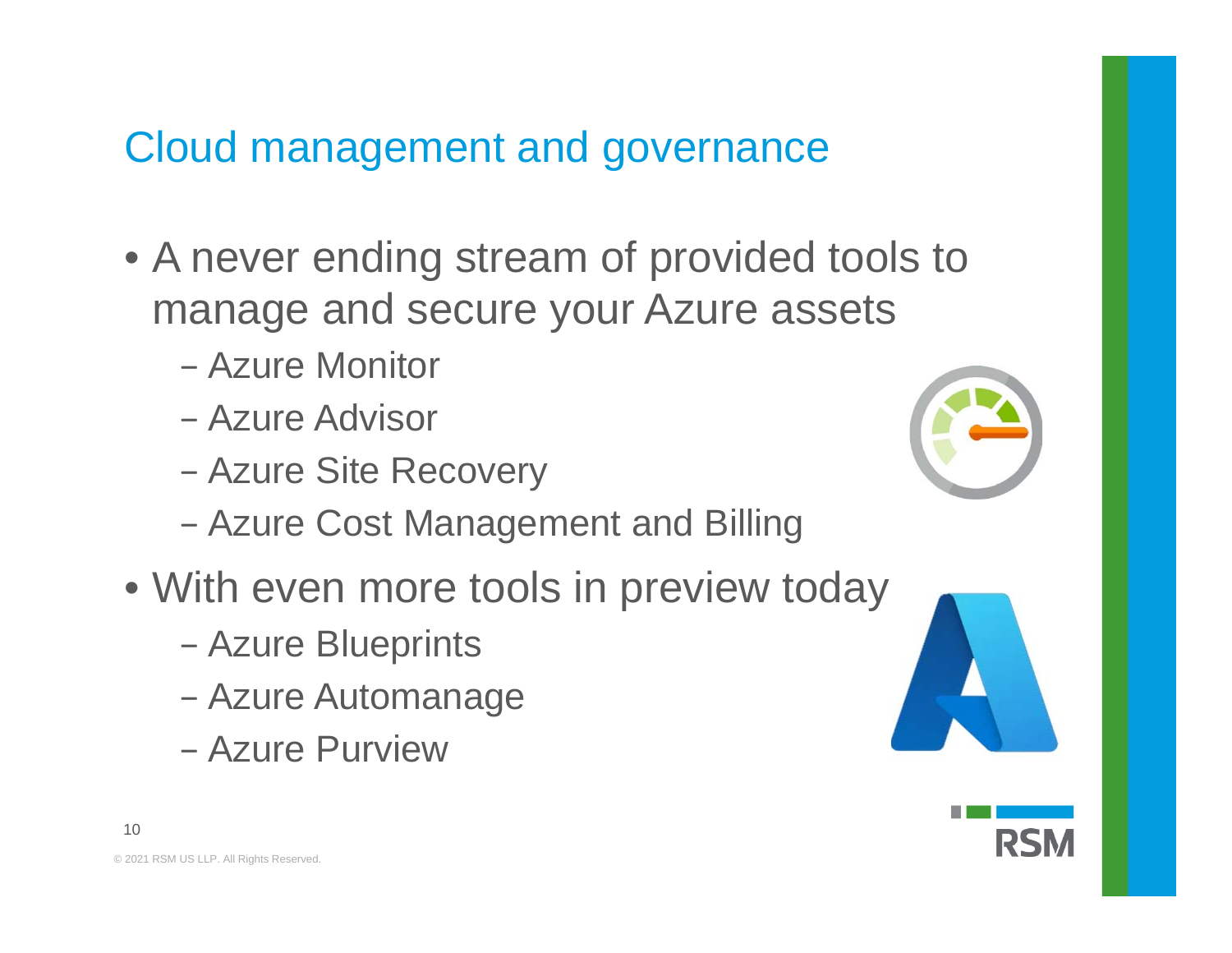#### Security management

- There are also a multitude of Azure tools for security management
	- Azure Security Center
	- − Azure Sentinel
	- − Azure Defender
	- − Azure Arc
	- − Azure DDoS Protection



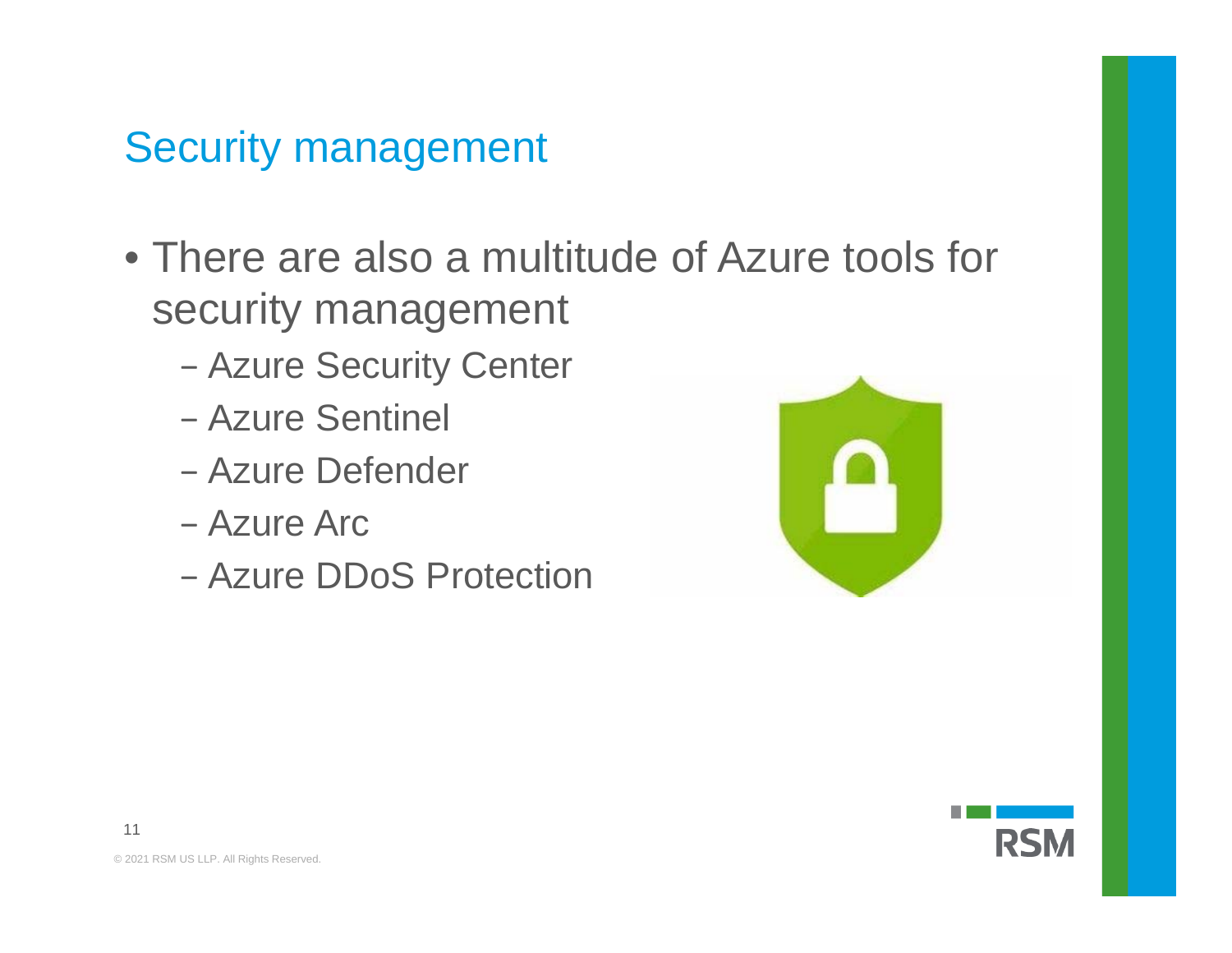

# Where are you in your Cloud journey?

Building your Cloud foundation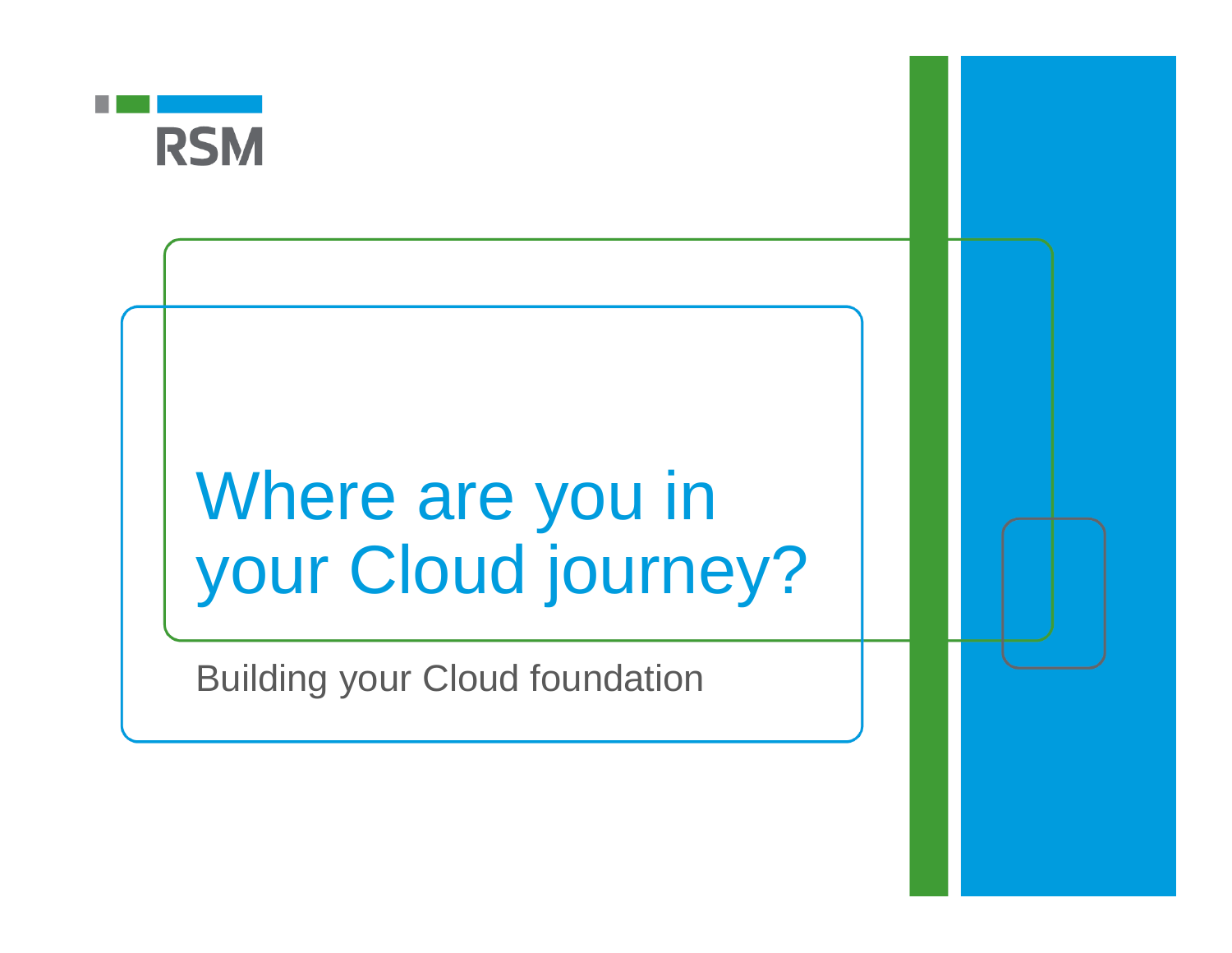### The journey to the Cloud

- Getting Started
	- − Cloud Education
	- −Cloud Philosophy Definition
	- −Cloud Roadmap Development
- Getting To The Cloud
	- **Cloud Migration**
- Cloud Governance and Management Manage For Cost, Performance, Security
- Cloud Transformation
	- Leverage For Competitive Advantage



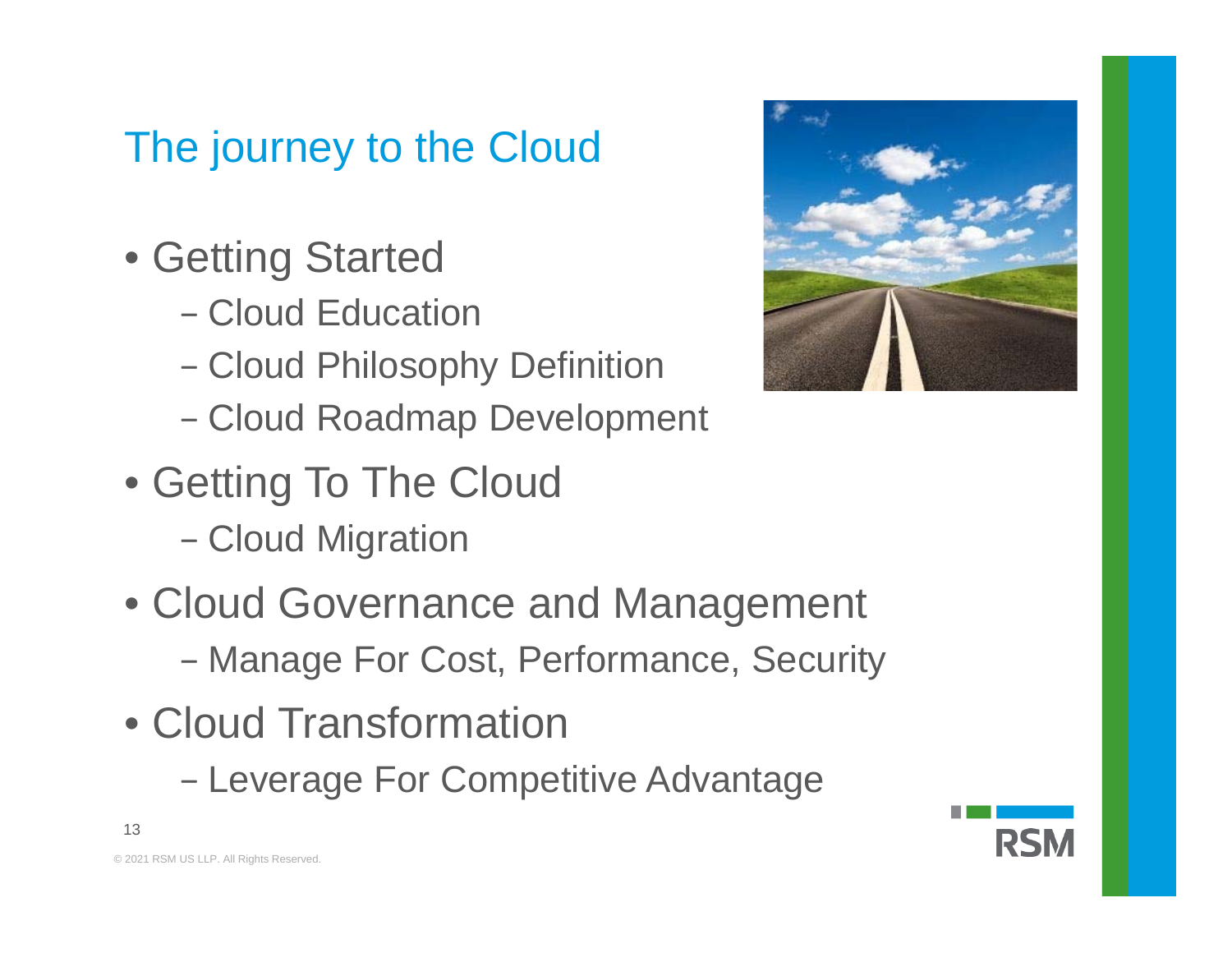#### Inventory prospective Cloud workloads

- The first step is simple enough  $(G)$  – compile an inventory of IT assets for Cloud consideration:
	- Business Applications
	- − Data
	- Networking
	- Compute
	- Storage





14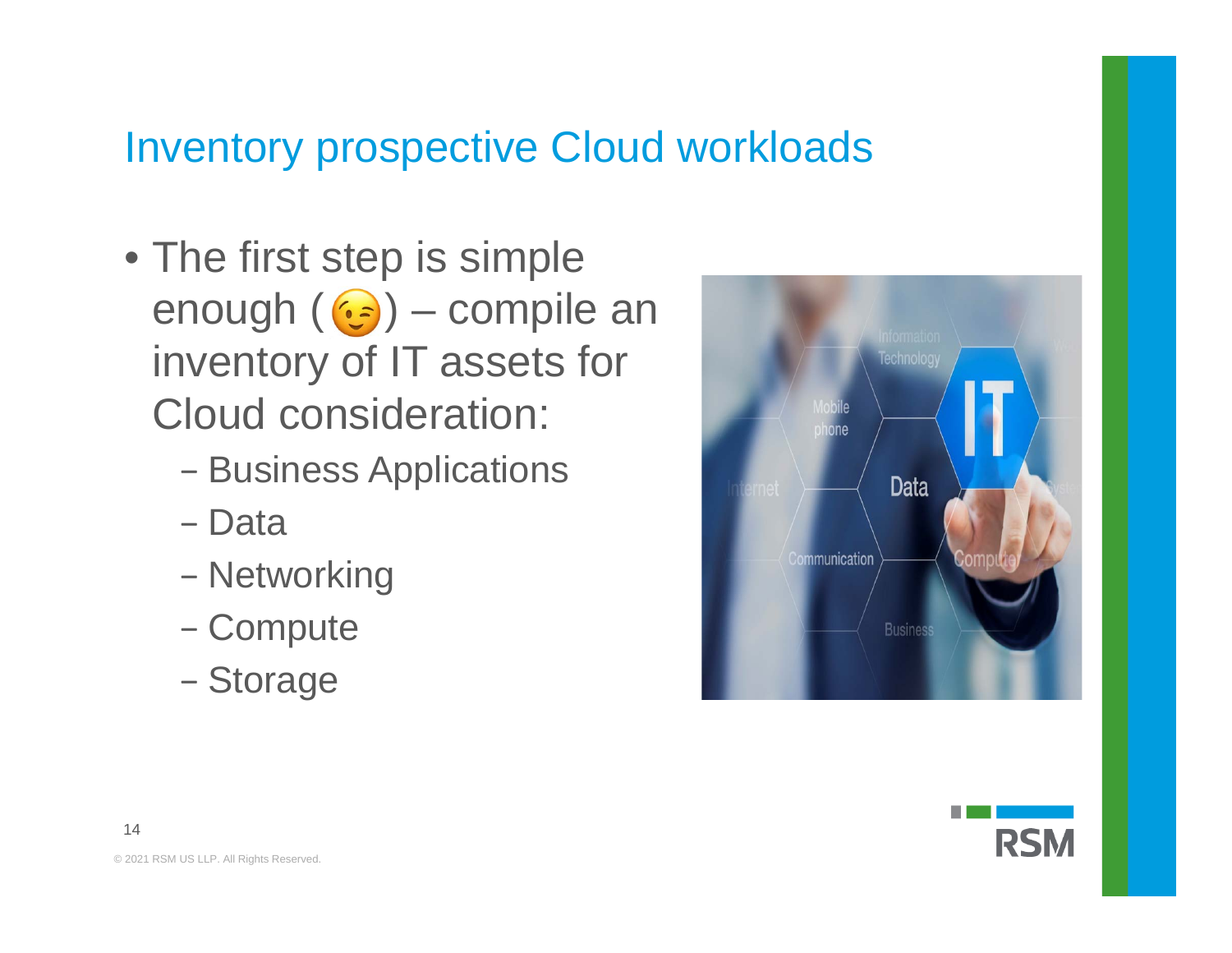#### Setting expectations

- Once you've inventoried the IT workloads, set your expectations regarding each as relates to:
	- − Performance
	- Availability
	- Backup and Recovery
	- Scalability and Elasticity
	- Security and Sensitivity
	- Regulations and Compliance



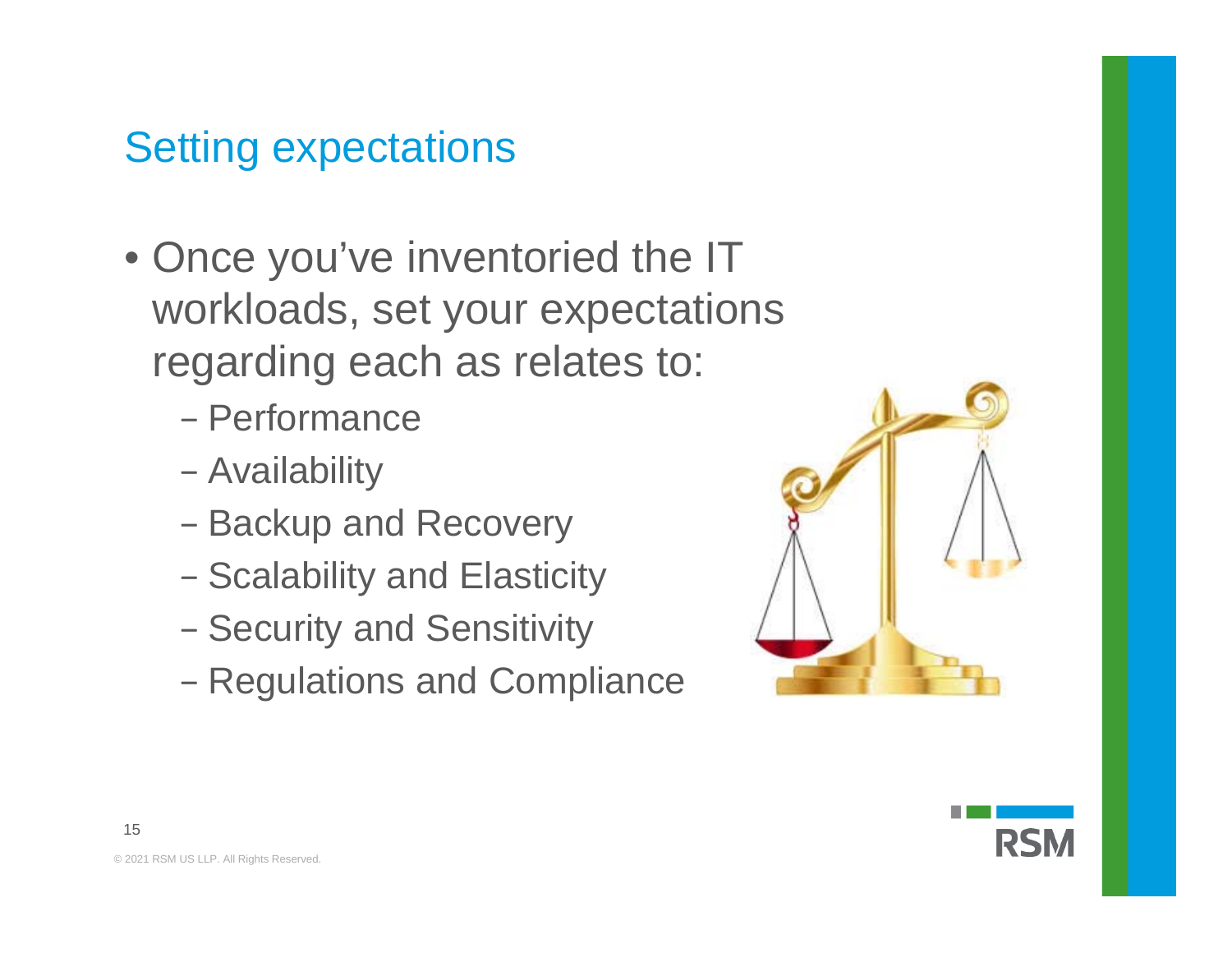#### Incorporate your core Office platform

- Consider implementing Office 365 as part of your overall Cloud roadmap
	- −- Productivity platforms
	- Collaboration platforms
- Multiple points of prospective integration
	- Identity Management
	- Task and notification management
	- Unstructured content storage







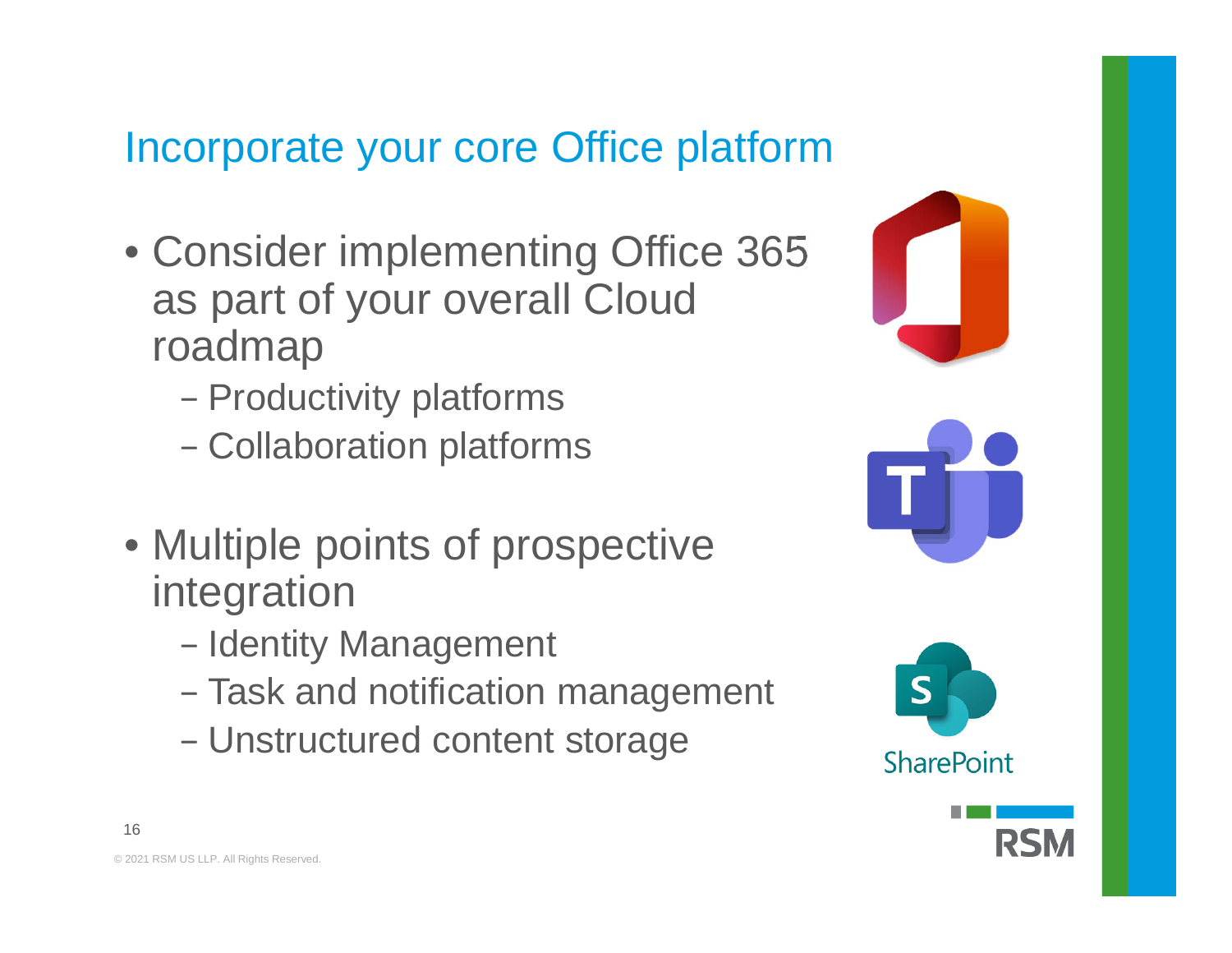#### Hub and spoke architecture

- Build out the foundation for your future cloud implementations
- Create a "hub" consisting of
	- Core networking
	- Identify management



- Plan to create "spokes" with virtual machines and platforms to meet business cases
- Create "spoke" compute, storage and administration blueprints to speed consistent, compliant foundation deployment



© 2021 RSM US LLP. All Rights Reserved.

17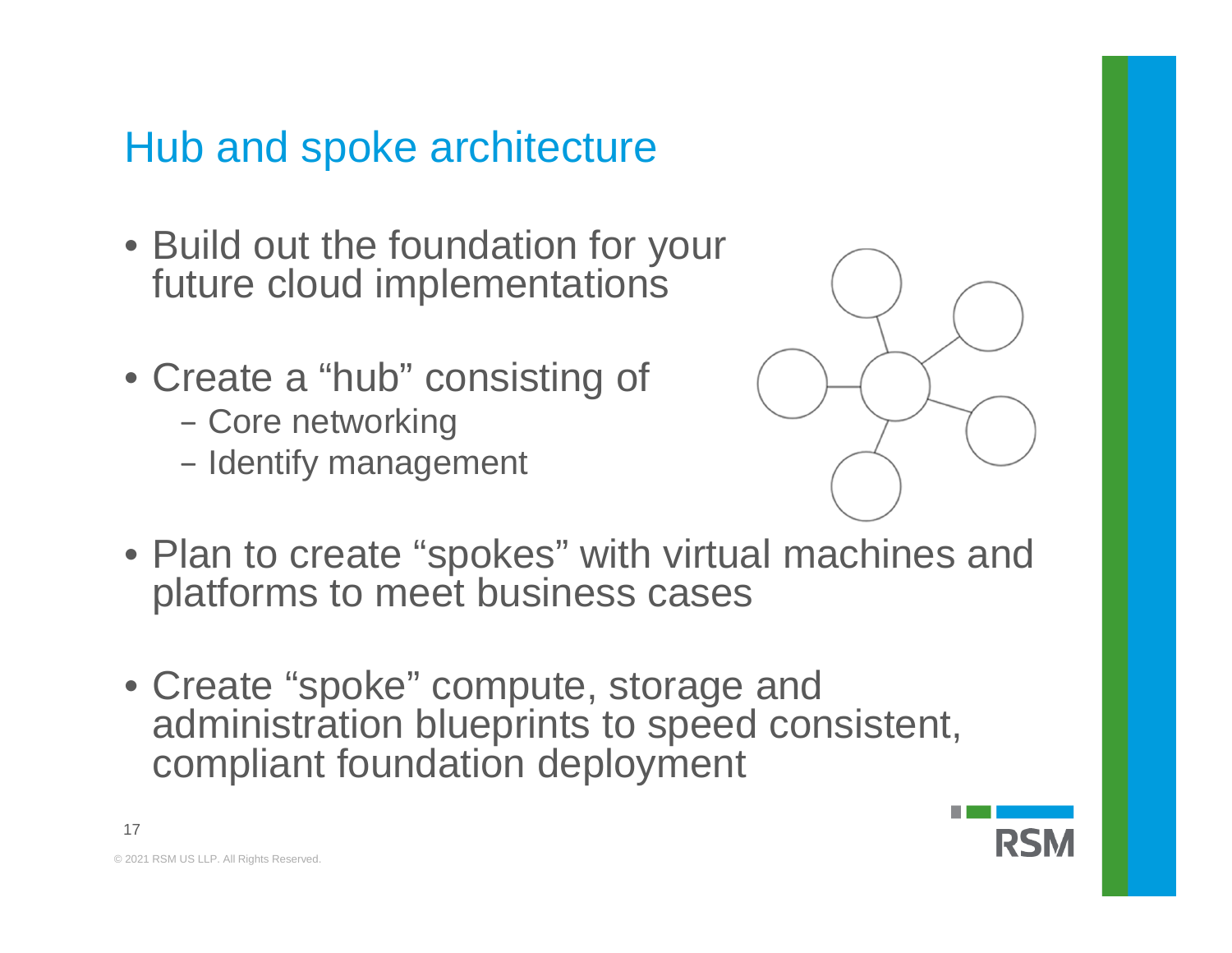#### Implement core infrastructure workloads

- Build out plans and mechanisms for core infrastructure (nonapplication) workloads
	- Backup of on premise workloads
	- Disaster recovery destination
	- Virtual desktop
	- Test and development environments



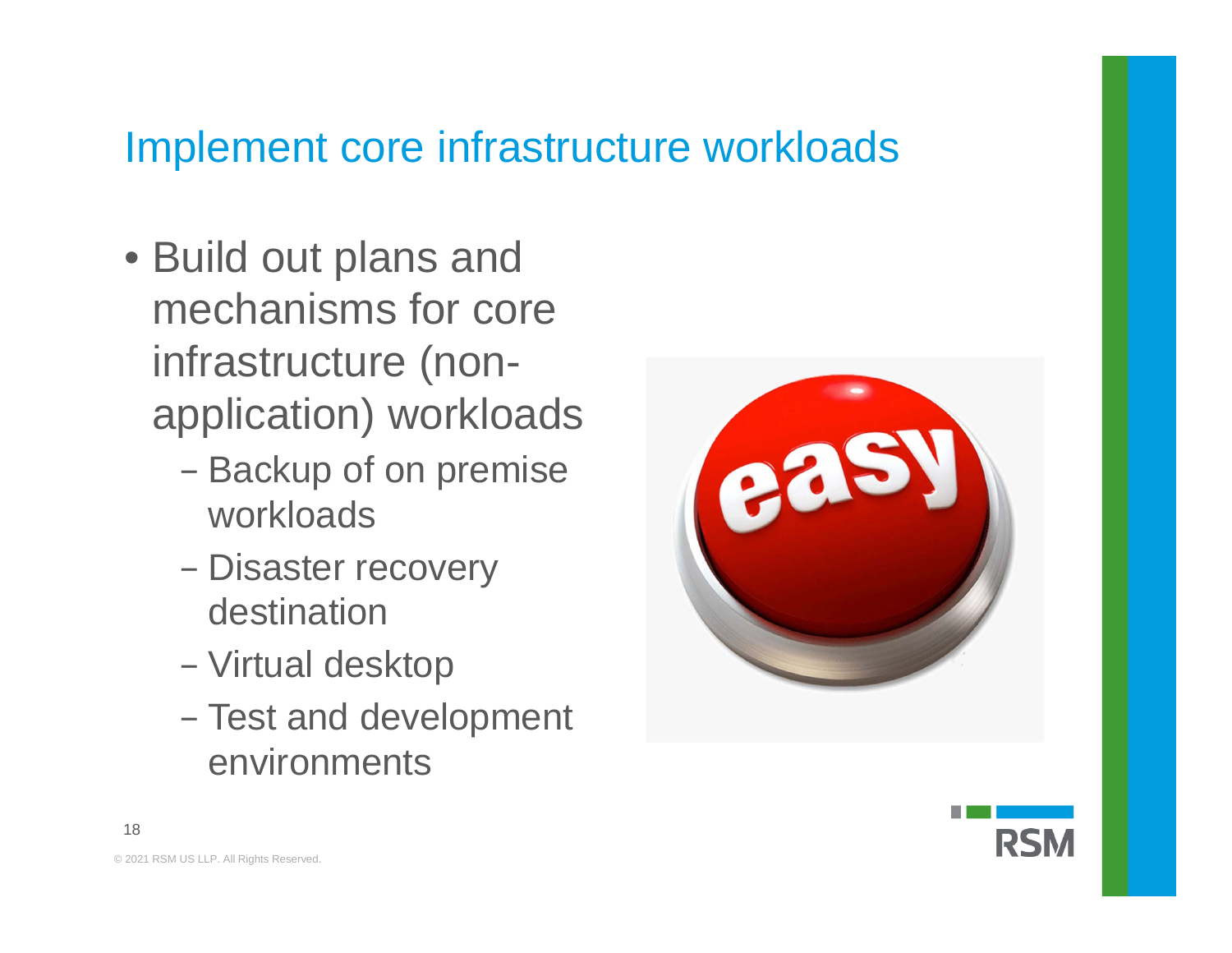### Understanding Cloud application options

- There are multiple options for migrating legacy applications to the cloud with varying complexity and benefits
- $\bullet$  Simplest Form: **Rehosting**
	- − Pros:
		- •Simplest migration – "lift and shift"
		- Eliminates facilities management
	- − Cons:
		- •No functional cloud benefits
		- •Still significant management
		- $\bullet$ May introduce latency performance issues
		- Resource intensive applications may not see cost reduction (over-provisioning)

#### • Next Level: **Replatform**

- − Pros:
	- Relative speed revising application for cloud platforms and simple functionality
	- •Reduced management need – virtual machines, platforms
	- $\bullet$ May leverage auto-scaling capabilities for peak periods reducing overall costs
- − Cons:
	- Can introduce issues
- 19 •Management of cost to benefit ratio

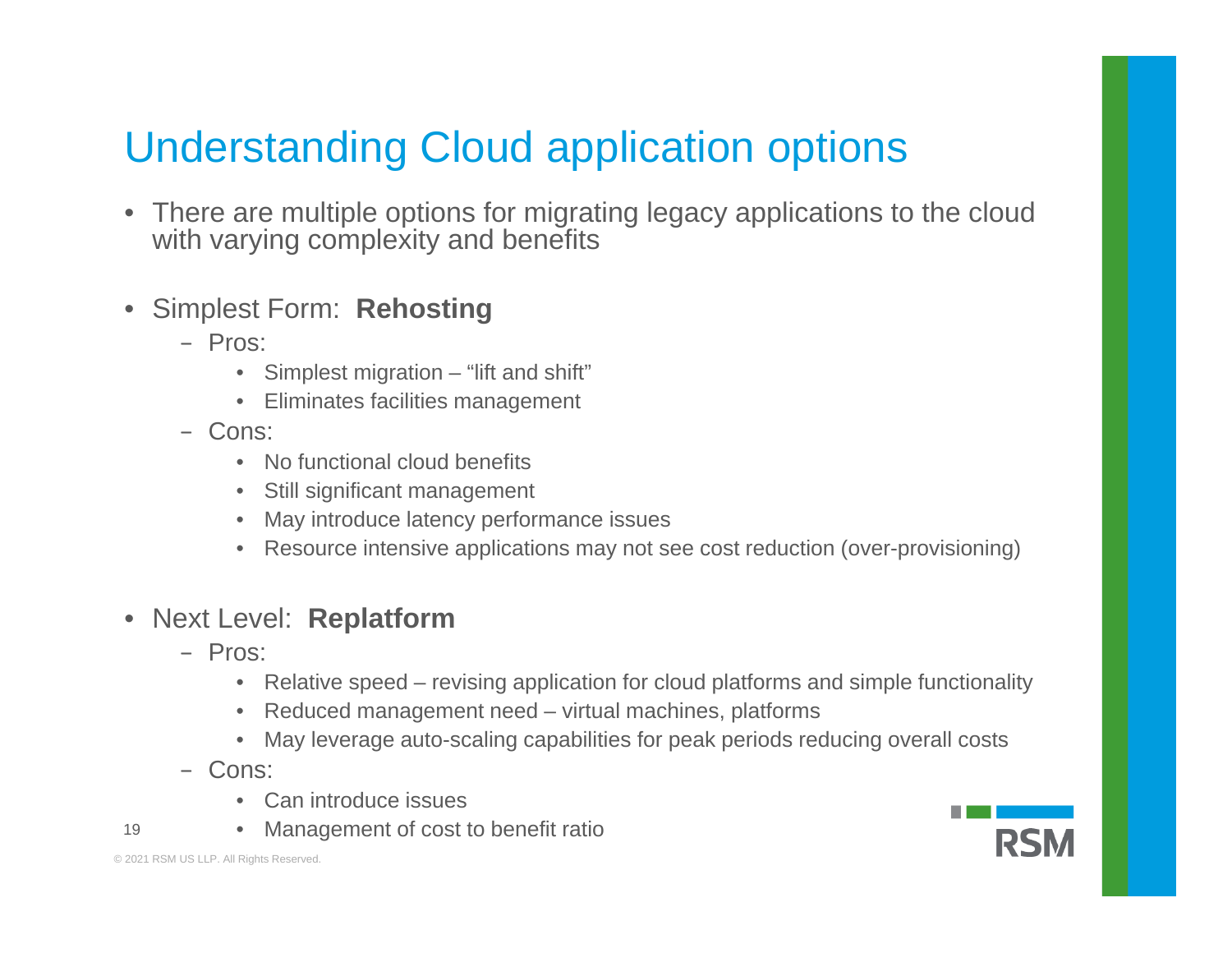

# Where are you in your Cloud journey?

Managing your Cloud assets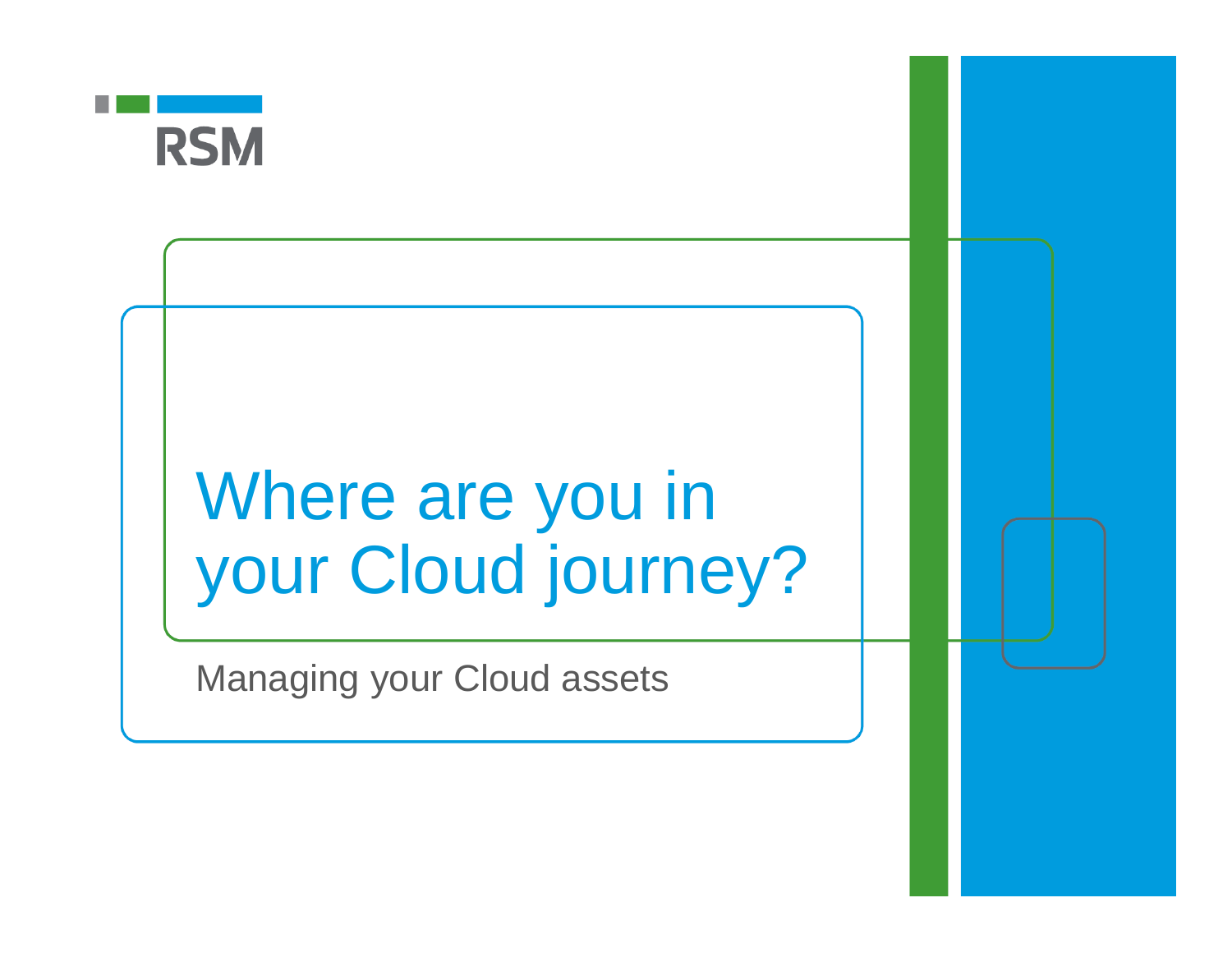#### Understanding Your Obligations

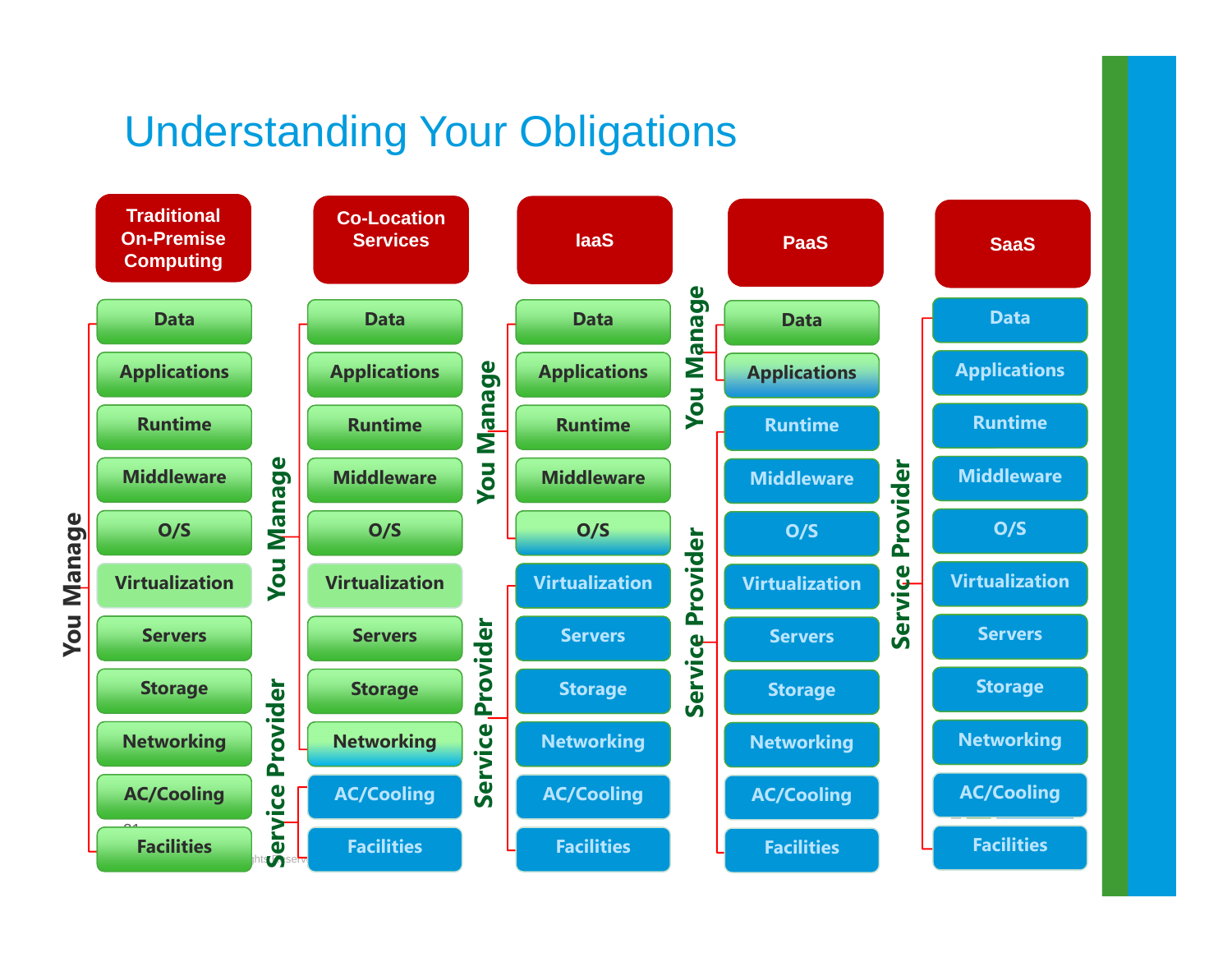#### Understanding your obligations

- Technical "Care and Feeding"
	- Monitoring and Response
	- Patch Management
	- − Antivirus / Anti-Malware
	- Backups Administration
	- Disaster Recovery Testing
	- Security
- Non-Technical Governance
	- Spend Management
	- Risk Management
	- Regulatory and Compliance Obligations
	- Organizational Governance



22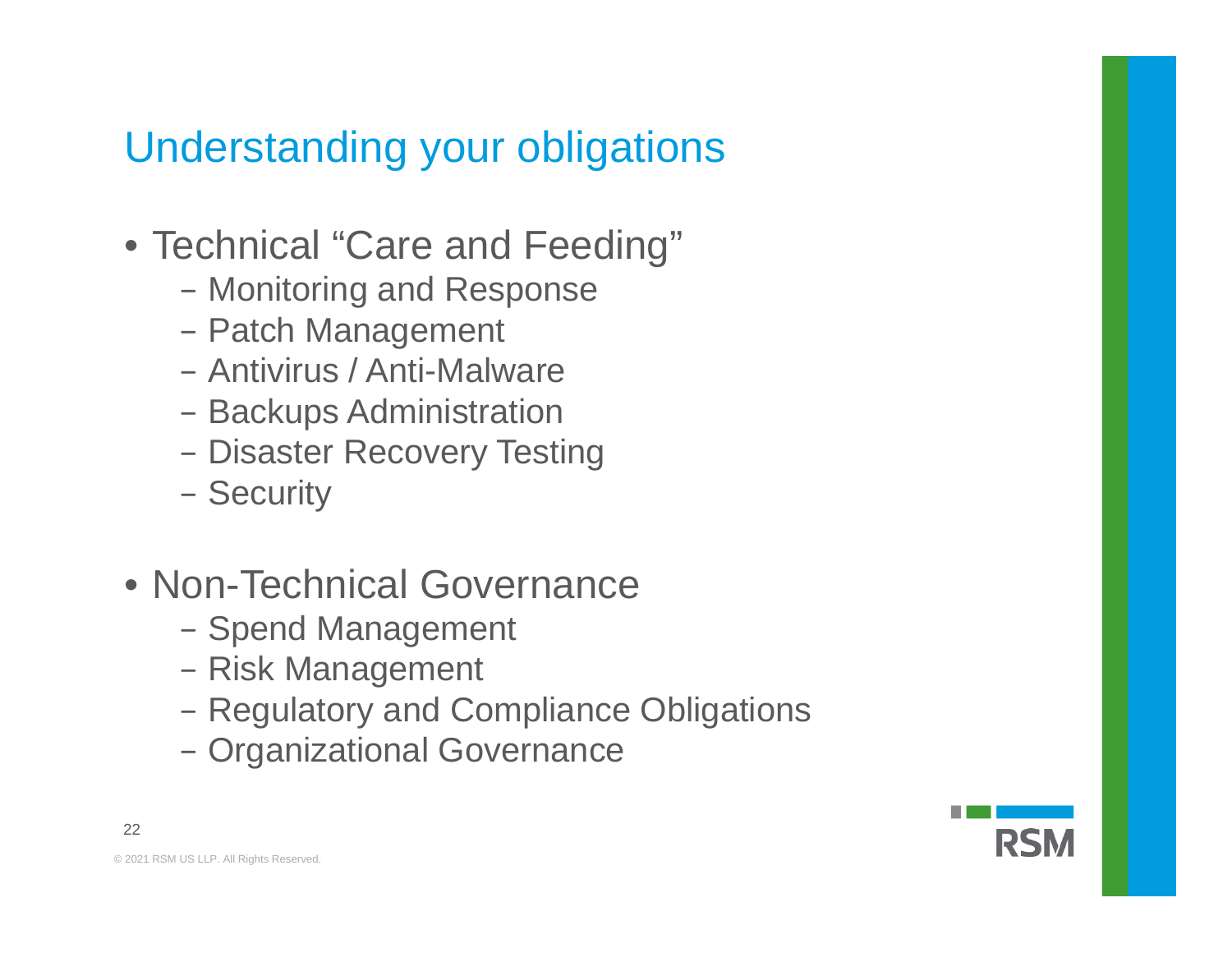#### Azure tools at your disposal



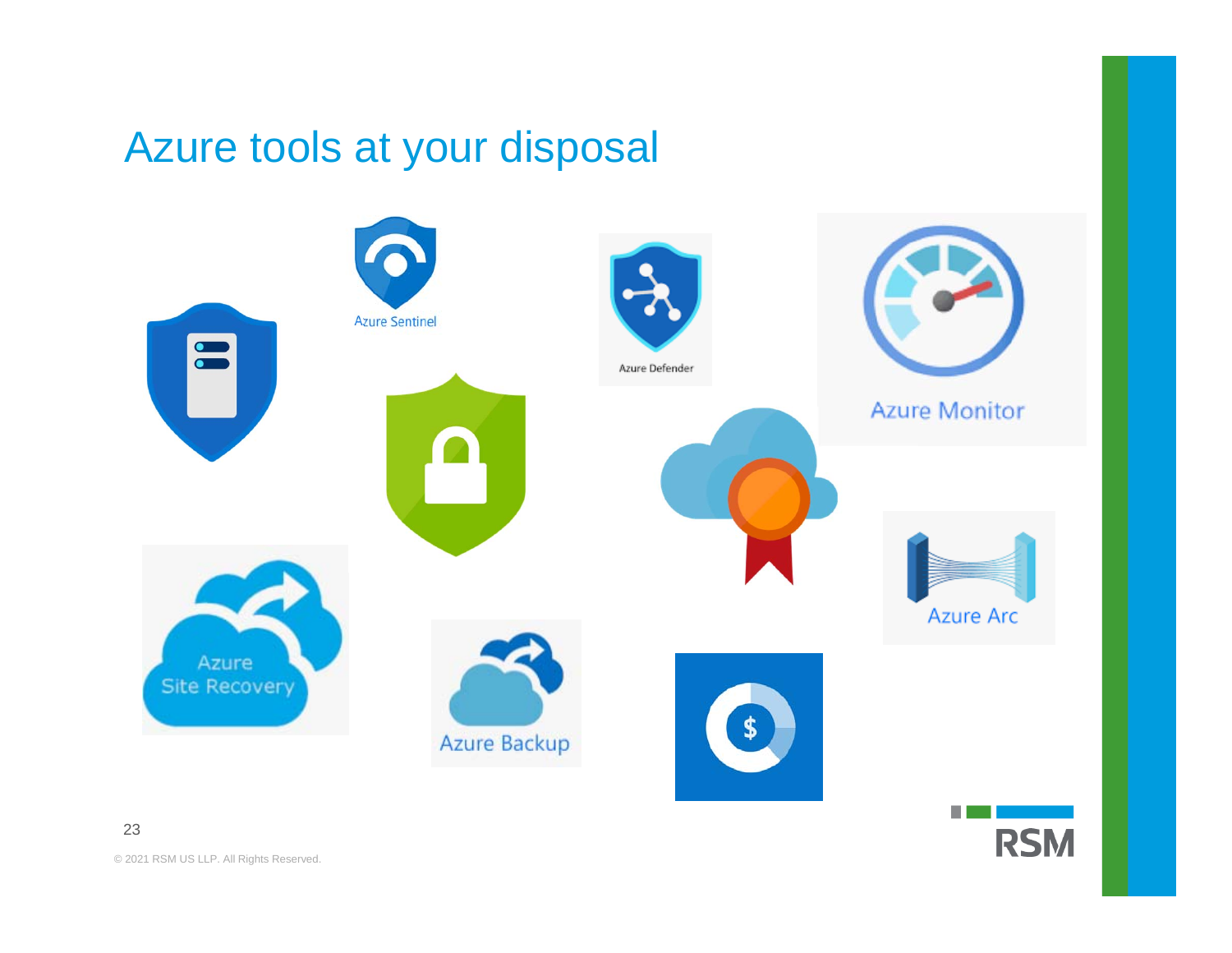

# Where are you in your Cloud journey?

Progressing to transformation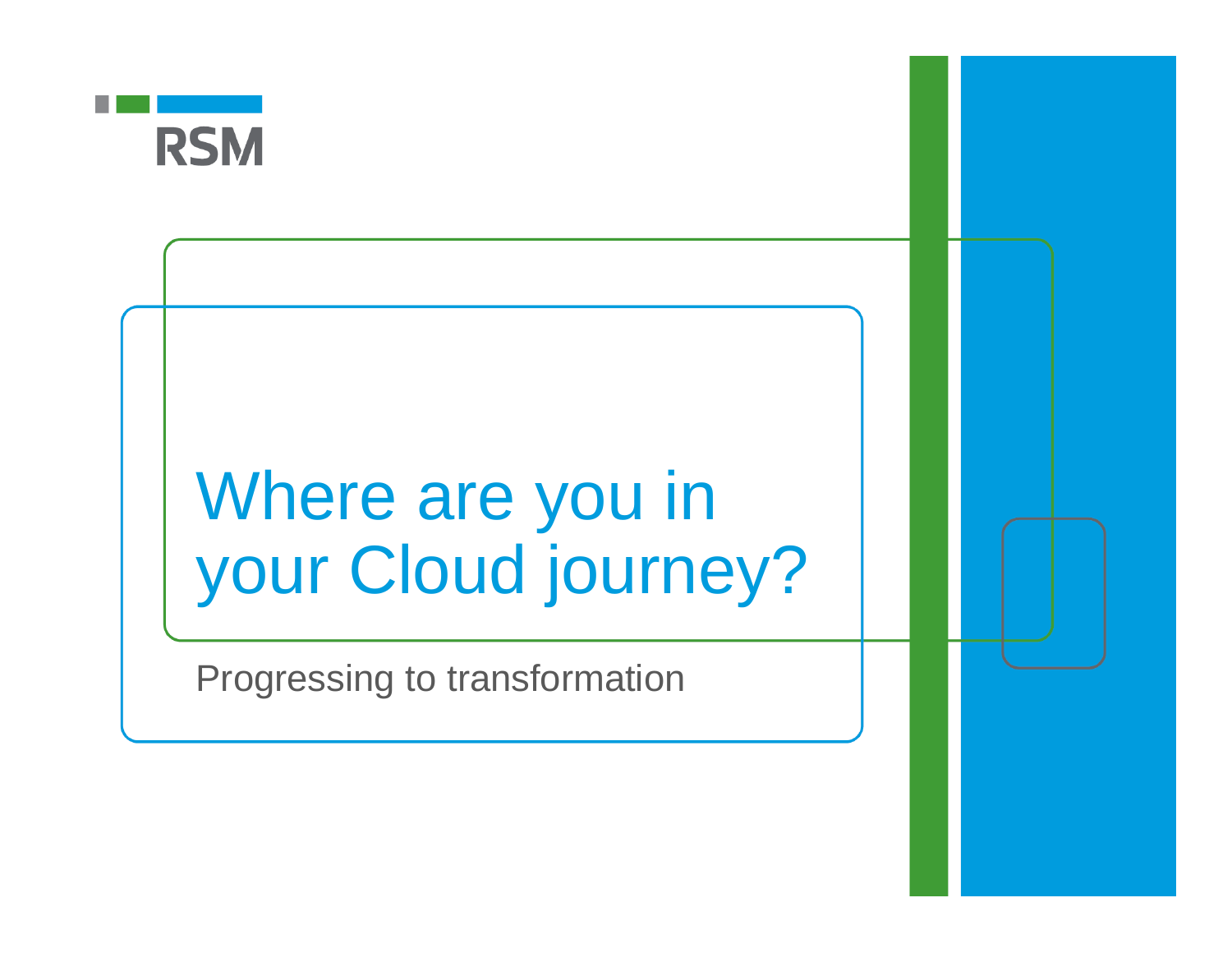### Transformational Cloud opportunities

- DevOps (Refactoring Applications)
	- − Re-architect and recode for cloud benefits
	- Compartmentalization and components
	- Light weight containers (including Docker)
	- Functionality, scale, security, resilience
- Hybrid Cloud
	- Hybrid Cloud networking
	- Moving workloads to the right location cost versus performance
	- Rapid workload migrations





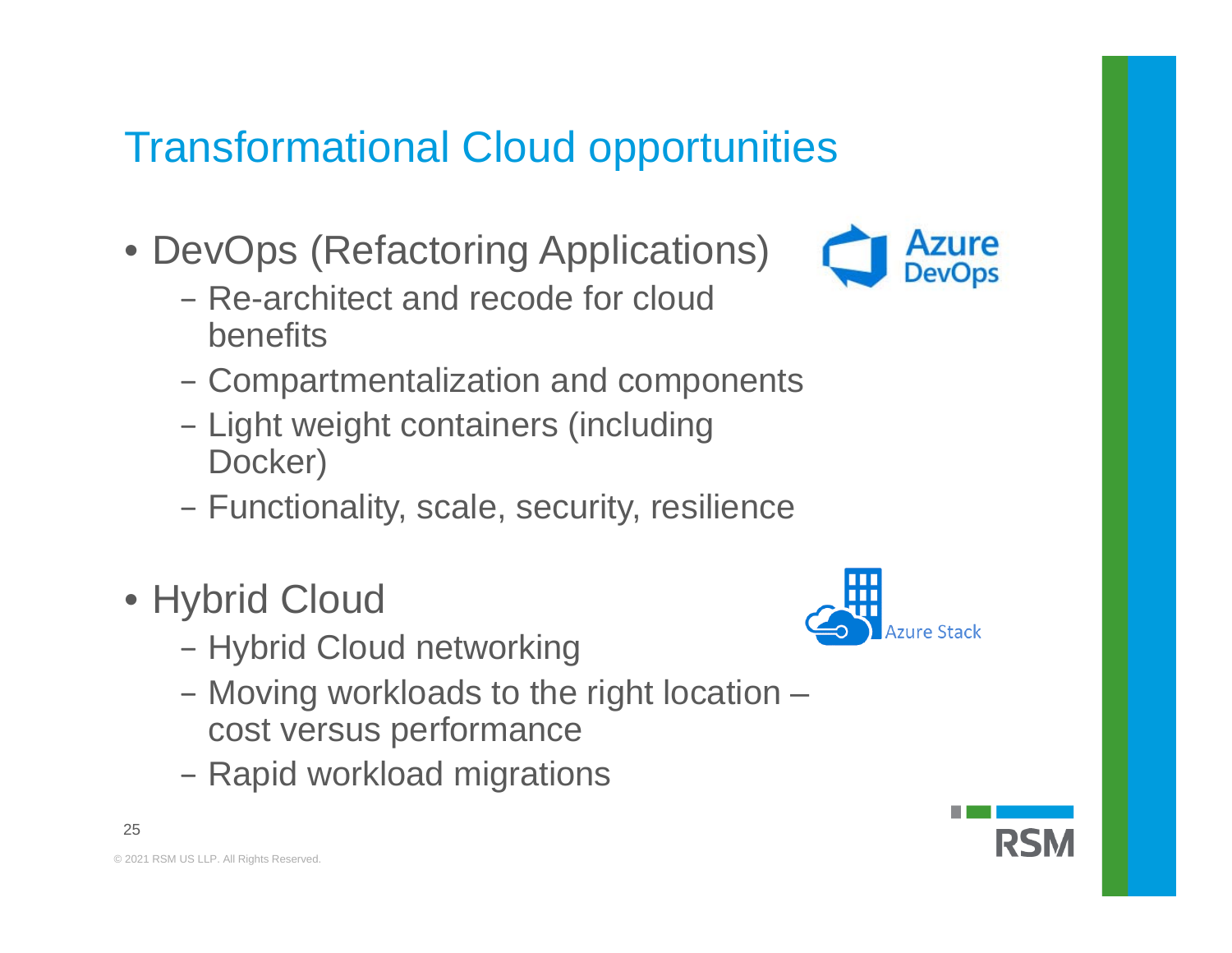### Transformational Cloud opportunities

- Data Analytics
	- Data Storage
	- Data Analytics



- Internet of Things (IoT)
	- Data collection from the edge
	- Insights and Actions



- Artificial Intelligence / Machine Learning
	- Contextual experiences
	- Systems intelligence
	- Industry intelligence



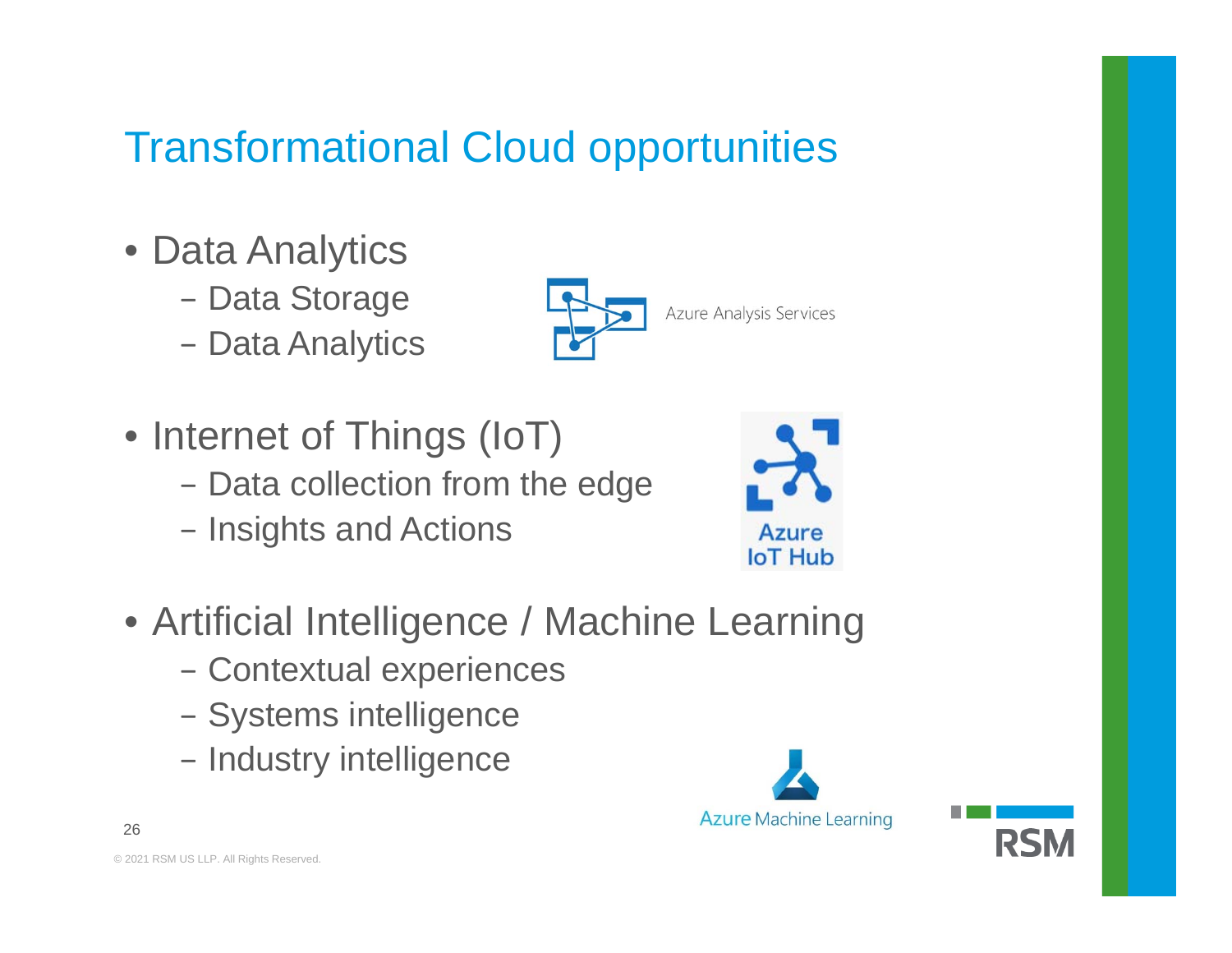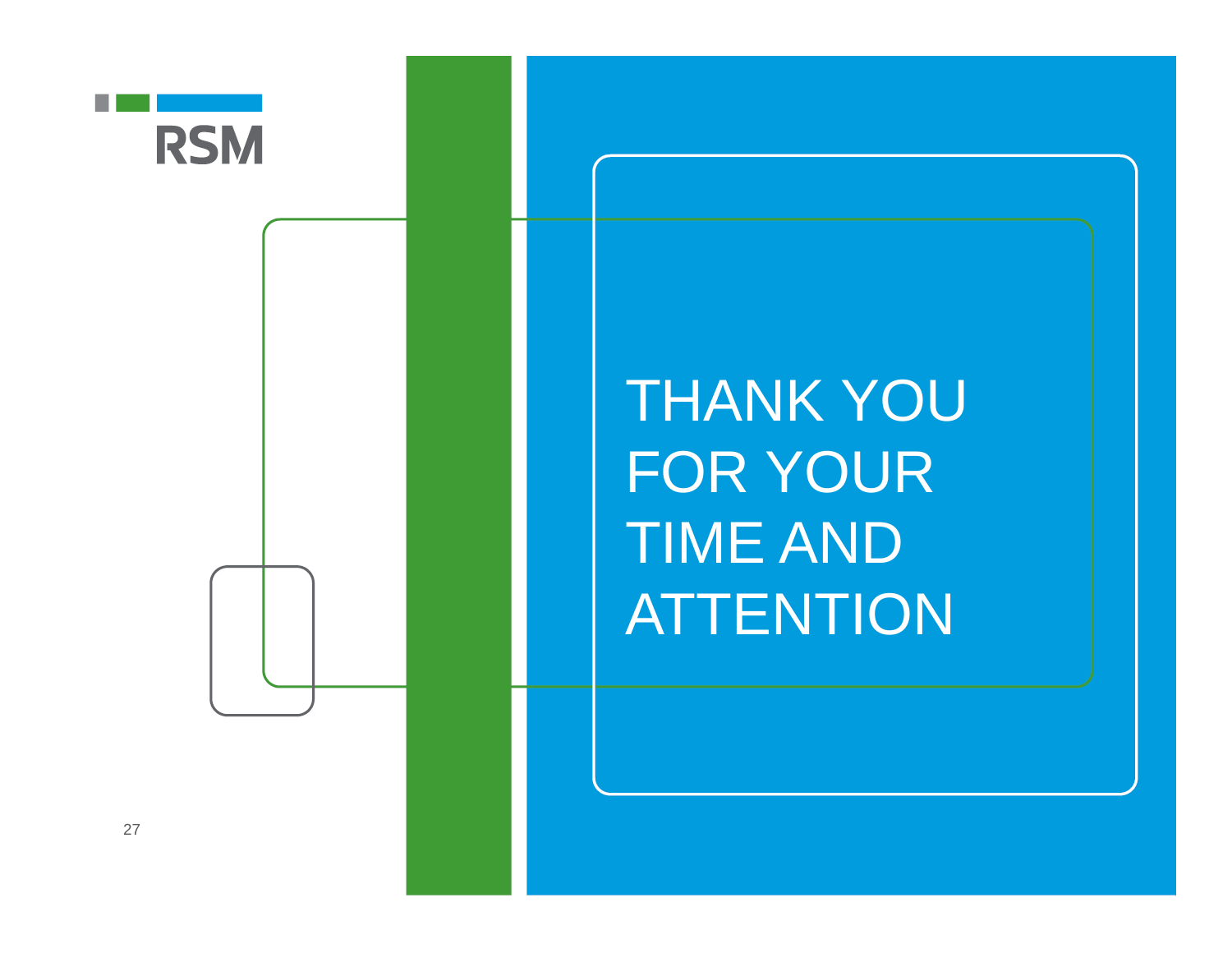